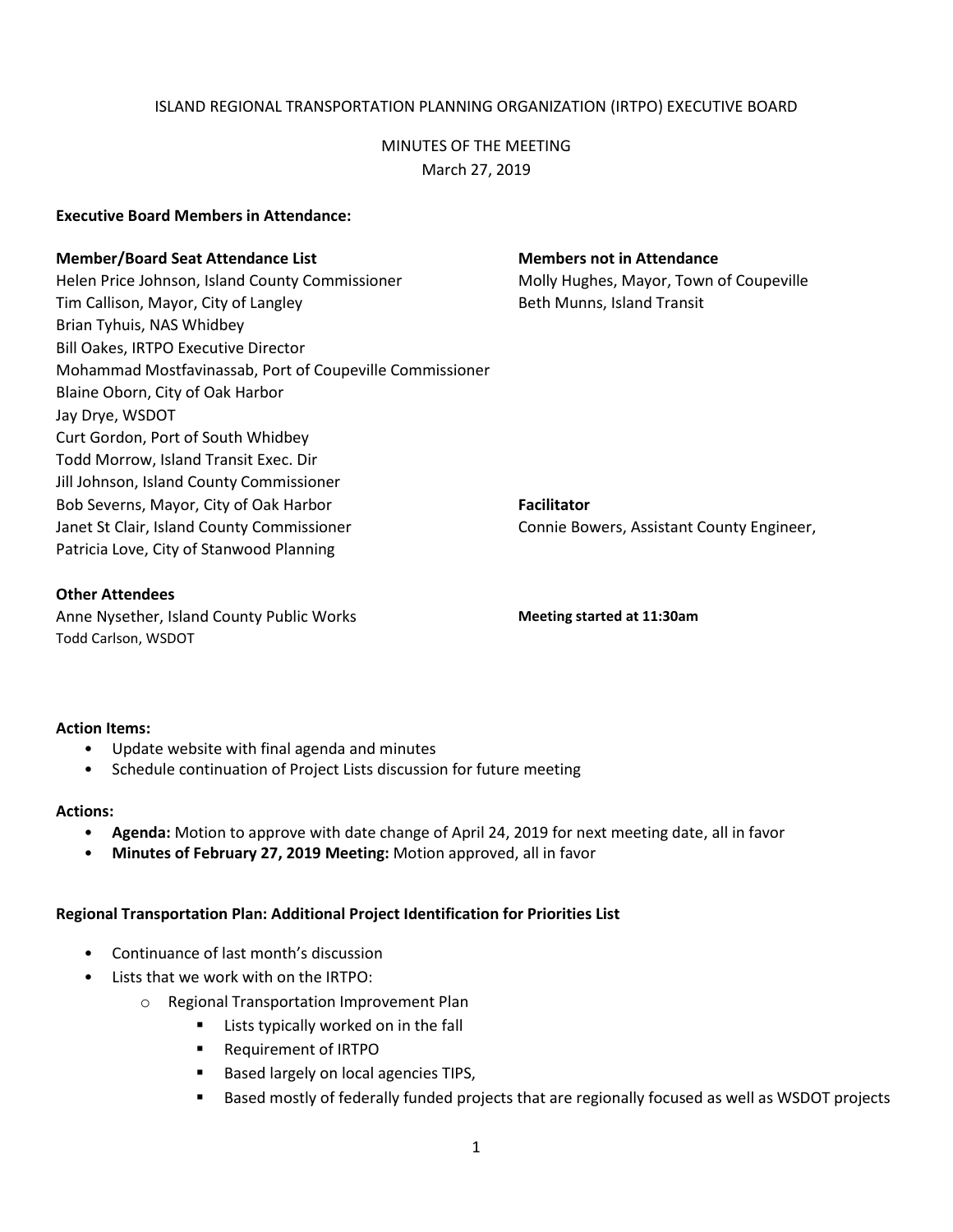- o Top Priorities-put together in the fall
	- Example provided per the Council of Government- basis to use as a starting point- it is not an IRTPO vote
	- Project sources can come from the within Regional Transportation Improvement Plan, outside the Regional Transportation Improvement Plan 6 year window; and outside the region but that affect us
	- **This is where can we house these other items that don't fit in with the other packages but can** be used as references for development
	- **IRTPO can weigh in on this list in the fall so they all can come together and be ready for the** legislative session
- o Additional Projects-main discussion for this session
- o Short term project list- new introduction
	- Projects that can be completed in the next  $1 2$  years if funding becomes available
- o Discussion Points:
	- How do cross jurisdictional conversations occur in the context group?
		- Reaching out to the other jurisdictions and expanding on relationships as the IRTPO
		- Making the connections is important; more impactful if united as a region
	- $\blacksquare$  How do these lists match / coordinate with other lists in other plans, such as the Human Services Transportation Plan, the Economic Development Plan, etc?
	- **Potential Projects discussed;** 
		- Clinton Multi Motor Trail- legislative interest
			- $\circ$  Goal is to get people out of the congestion of the ferry dock to the visitor center at Kens Korner which then leads to Langley and beyond-
			- o Transportation for people to ferry without a car is an incentive
			- o creates more options for mobility
			- o Boat to Bridge Trail Plan is a concept that is a part of the Corridor Plan
				- o County can work on one piece of the overall plan at a time
				- o Interest was shown in an overview of the full concept layout
		- SR 532 Corridor Study
			- o It's a corridor study from I-5 to Terrys Corner
			- o Potential roundabout locations
			- o Camano community wants to get to I-5 quickly and Stanwood want to keep its city and community
			- o Study to determine flow and efficiencies to move traffic more efficiently and knowing where the peel-off points are.
			- o Goal is to make a recommendation like Sharps Corner/Balda where WSDOT makes recommendations for improvement.
			- o Hwy 532 is significant to our transportation network